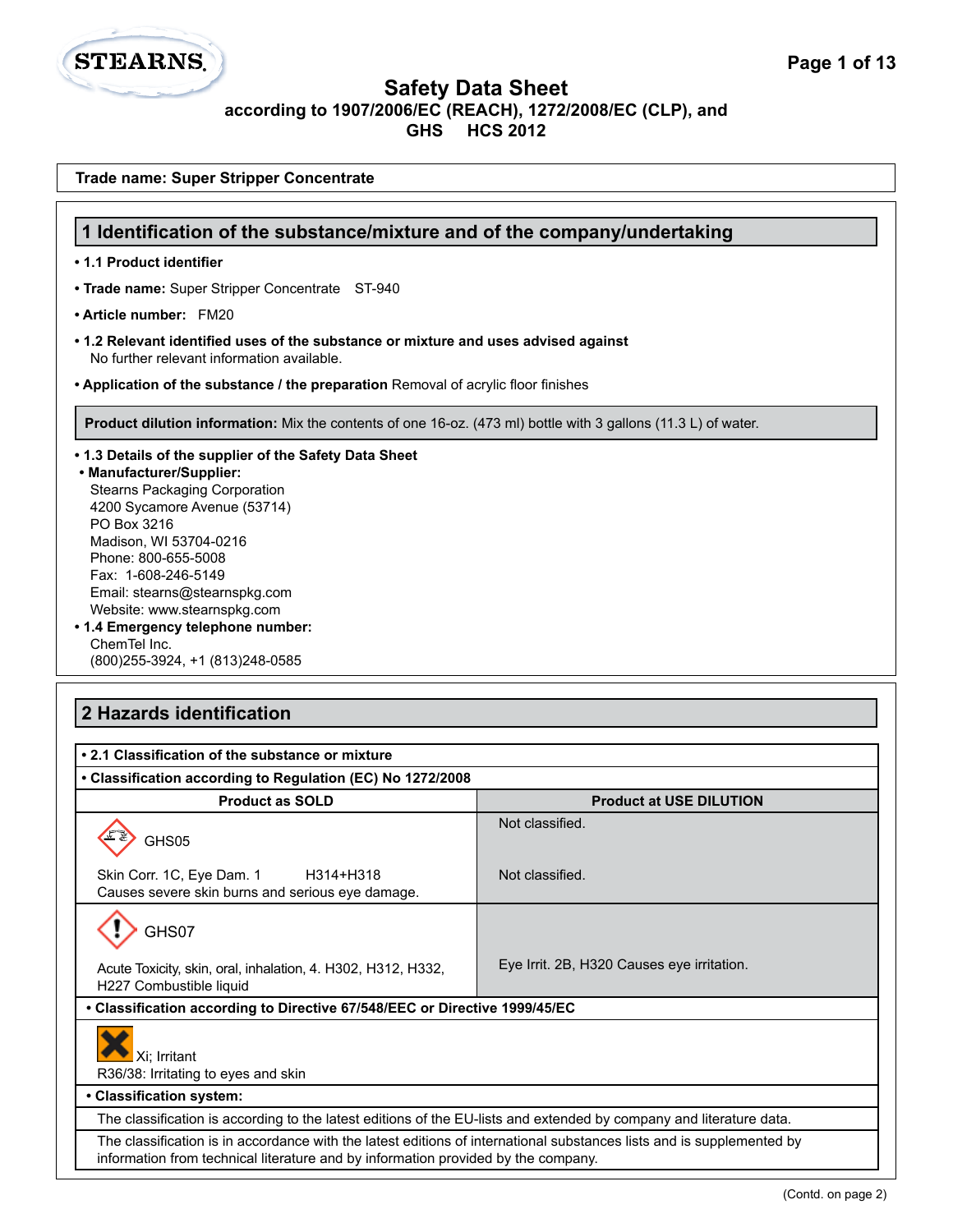| <b>Trade name: Super Stripper Concentrate</b>                                                                                                                                                                                                                                                                                                                                                                                                                                                                                                                                                                                                                                                                                                                                    |                                                                                                                                                           |
|----------------------------------------------------------------------------------------------------------------------------------------------------------------------------------------------------------------------------------------------------------------------------------------------------------------------------------------------------------------------------------------------------------------------------------------------------------------------------------------------------------------------------------------------------------------------------------------------------------------------------------------------------------------------------------------------------------------------------------------------------------------------------------|-----------------------------------------------------------------------------------------------------------------------------------------------------------|
|                                                                                                                                                                                                                                                                                                                                                                                                                                                                                                                                                                                                                                                                                                                                                                                  | (Contd. from page 1)                                                                                                                                      |
| • 2.2 Label elements                                                                                                                                                                                                                                                                                                                                                                                                                                                                                                                                                                                                                                                                                                                                                             |                                                                                                                                                           |
| <b>Product as SOLD</b>                                                                                                                                                                                                                                                                                                                                                                                                                                                                                                                                                                                                                                                                                                                                                           | <b>Product at USE DILUTION</b>                                                                                                                            |
| • Labeling according to Regulation (EC) No 1272/2008                                                                                                                                                                                                                                                                                                                                                                                                                                                                                                                                                                                                                                                                                                                             |                                                                                                                                                           |
| The product is classified and labeled according to the CLP<br>regulation.                                                                                                                                                                                                                                                                                                                                                                                                                                                                                                                                                                                                                                                                                                        | Eye Irrit. 2B                                                                                                                                             |
| • Hazard pictograms                                                                                                                                                                                                                                                                                                                                                                                                                                                                                                                                                                                                                                                                                                                                                              |                                                                                                                                                           |
|                                                                                                                                                                                                                                                                                                                                                                                                                                                                                                                                                                                                                                                                                                                                                                                  | None                                                                                                                                                      |
| GHS05 GHS07                                                                                                                                                                                                                                                                                                                                                                                                                                                                                                                                                                                                                                                                                                                                                                      |                                                                                                                                                           |
| · Signal word Danger                                                                                                                                                                                                                                                                                                                                                                                                                                                                                                                                                                                                                                                                                                                                                             | Warning                                                                                                                                                   |
| • Hazard-determining components of labeling:                                                                                                                                                                                                                                                                                                                                                                                                                                                                                                                                                                                                                                                                                                                                     |                                                                                                                                                           |
| Monoethanolamine                                                                                                                                                                                                                                                                                                                                                                                                                                                                                                                                                                                                                                                                                                                                                                 | Not applicable.                                                                                                                                           |
| • Hazard statements                                                                                                                                                                                                                                                                                                                                                                                                                                                                                                                                                                                                                                                                                                                                                              |                                                                                                                                                           |
| H227 Combustible liquid.<br>H314+H318 Causes severe skin burns and serious eye<br>damage<br>H302 Harmful if swallowed.<br>H312 Harmful in contact with skin.<br>H332 Harmful if inhaled.                                                                                                                                                                                                                                                                                                                                                                                                                                                                                                                                                                                         | H320 Causes eye irritation.                                                                                                                               |
| • Precautionary statements                                                                                                                                                                                                                                                                                                                                                                                                                                                                                                                                                                                                                                                                                                                                                       |                                                                                                                                                           |
| P210 Keep away from heat/sparks/open flames/hot<br>surfaces - No smoking<br>P260 Do not breathe mists.<br>P280 Wear protective gloves/ protective clothing / eye<br>protection.<br>P264 Wash hands thoroughly after handling.<br>P305+P351+P338+P310 IF IN EYES: Rinse cautiously                                                                                                                                                                                                                                                                                                                                                                                                                                                                                                | Wash hands thoroughly after handling.<br>IF IN EYES: Rinse cautiously with water for several<br>minutes. Remove contact lenses if present and easy to do. |
| with water for several minutes. Remove contact<br>lenses if present and easy to do. Continue rinsing.<br>Immediately call a POISON CENTER or doctor/<br>physician<br>P303+P361+P353+P363: IF ON SKIN (or hair): Remove<br>immediately all contaminated clothing. Rinse skin<br>with water. Wash contaminated clothing before reuse.<br>P310 Immediately call a poison center / doctor.<br>P301+P330+P331+P310: IF SWALLOWED: Rinse mouth.<br>Do NOT induce vomiting. Immediately call a poison<br>center / doctor.<br>P304+P340: IF INHALED: Remove victim to fresh air and<br>keep comfortable for breathing.<br>P370+P378: In case of fire: Use water for extinction.<br>P405: Store locked up.<br>P501 Dispose of contents/container in accordance with<br>local regulations. | Continue rinsing. If irritation persists: get medical attention.                                                                                          |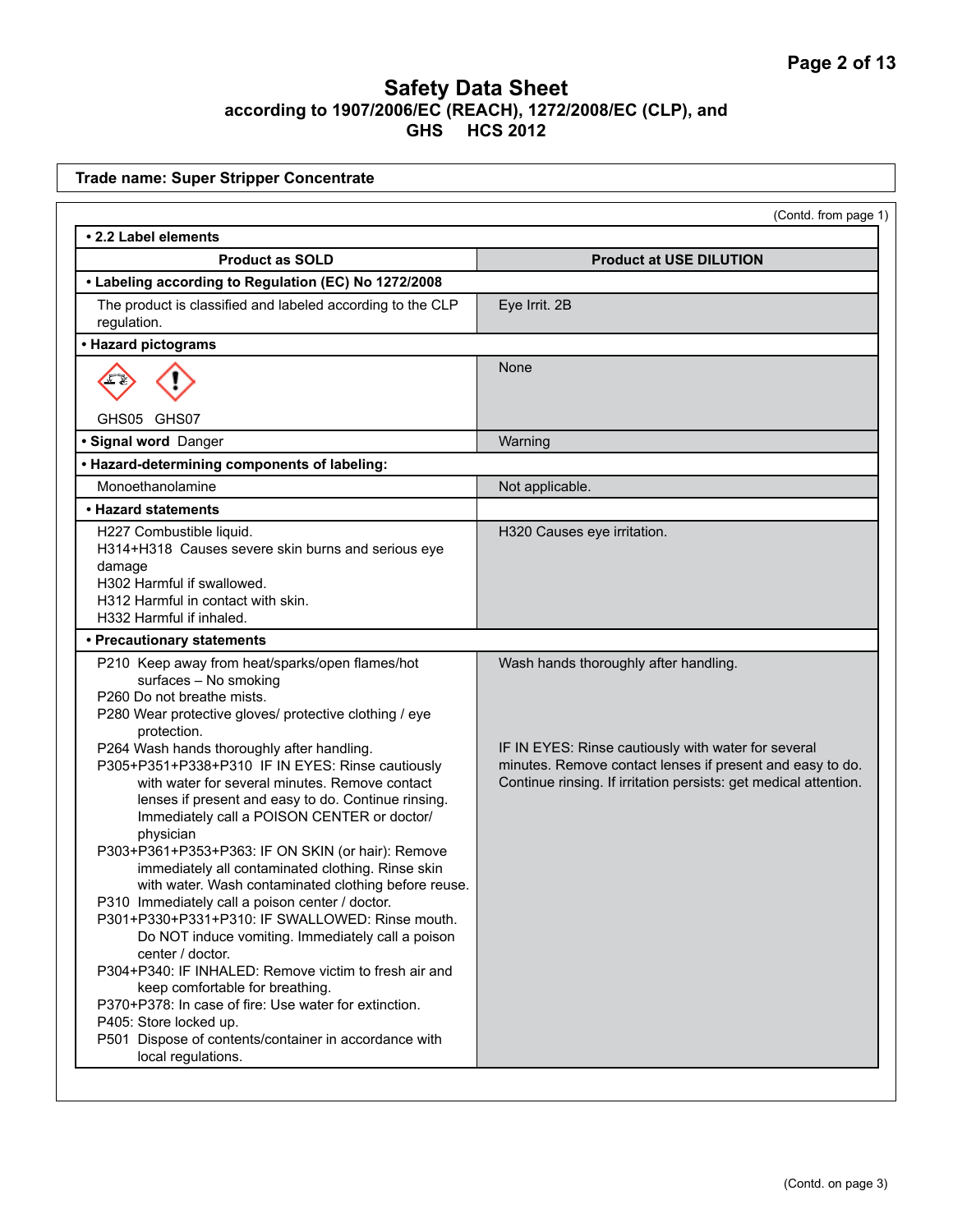|                                                              |                                                                                                                     | (Contd. from page 2) |
|--------------------------------------------------------------|---------------------------------------------------------------------------------------------------------------------|----------------------|
| 3 Composition/information on ingredients                     |                                                                                                                     |                      |
| • 3.2 Mixtures                                               | . Description: Mixture of substances listed below with nonhazardous additions.                                      |                      |
| • Dangerous components:                                      |                                                                                                                     |                      |
| CAS: 141-43-3<br>EINECS: 205-483-3                           | Monoethanolamine<br>$\frac{128}{10}$ C R34; $\frac{120}{2}$ Xn R20/21/22; $\frac{120}{2}$ Xi R36/37/38              | < 50%                |
|                                                              | Skin Corr. 1B, H314; Eye Dam. 1 H318<br>Acute Tox. 4, H302, H312, H332; STOT SE 3: H335                             |                      |
| CAS: 68439-46-3<br>NLP: 500-446-0                            | alcohols, C9-11, ethoxylated<br>X Xi R36/38                                                                         | < 15%                |
| CAS: 111-76-2<br>EINECS: 905-0<br>Index number: 603-014-00-0 | Skin Irrit. 2, H315; Eye Irrit. 2A, H319<br>2-Butoxyethanol, EB Solvent<br>R <sub>10-67</sub><br>Flam. Liq. 4, H227 | 20-50%               |
|                                                              | Eye Irrit. 2A, H319; Skin Irrit. 2, H315; Acute Toxicity,<br>dermal, oral, inhalation, 4, H302, H312, H332          |                      |

**• Additional information:** For the wording of the listed risk phrases refer to section 16.

# **4 First-aid measures**

| .4.1 Description of first aid measures                                                                                                                                                                                                |                                                                                                                          |
|---------------------------------------------------------------------------------------------------------------------------------------------------------------------------------------------------------------------------------------|--------------------------------------------------------------------------------------------------------------------------|
| <b>Product as SOLD</b>                                                                                                                                                                                                                | <b>Product at USE DILUTION</b>                                                                                           |
| • General information: No special measures required.<br>• After inhalation:<br>Supply fresh air; consult doctor in case of complaints.                                                                                                | No special measures required. Treat symptomatically.                                                                     |
| • After skin contact:<br>Wash with water and rinse thoroughly. If skin irritation<br>continues consult a doctor.                                                                                                                      | Possible irritant effect after skin contact. Rinse with water<br>for a few minutes.                                      |
| • After eye contact:<br>Remove contact lenses if worn.<br>Rinse opened eye for several minutes under running water.<br>If symptoms persist consult a doctor.                                                                          | Irritant effect after eye contact. Rinse with water for a few<br>minutes. If irritation persists, get medical attention. |
| • After swallowing:<br>Rinse out mouth and then drink plenty of water.<br>Do not induce vomiting; call for medical help immediately.                                                                                                  | Get medical attention if symptoms occur.                                                                                 |
| . 4.2 Most important symptoms and effects both acute<br>and delayed<br>Strong irritant with the danger of severe eye injury.<br>Irritant to skin and mucous membranes.<br>Cramp<br>Nausea<br>Thirst<br>Coughing<br>Allergic reactions | Irritant to skin, mucous membranes, and eyes.                                                                            |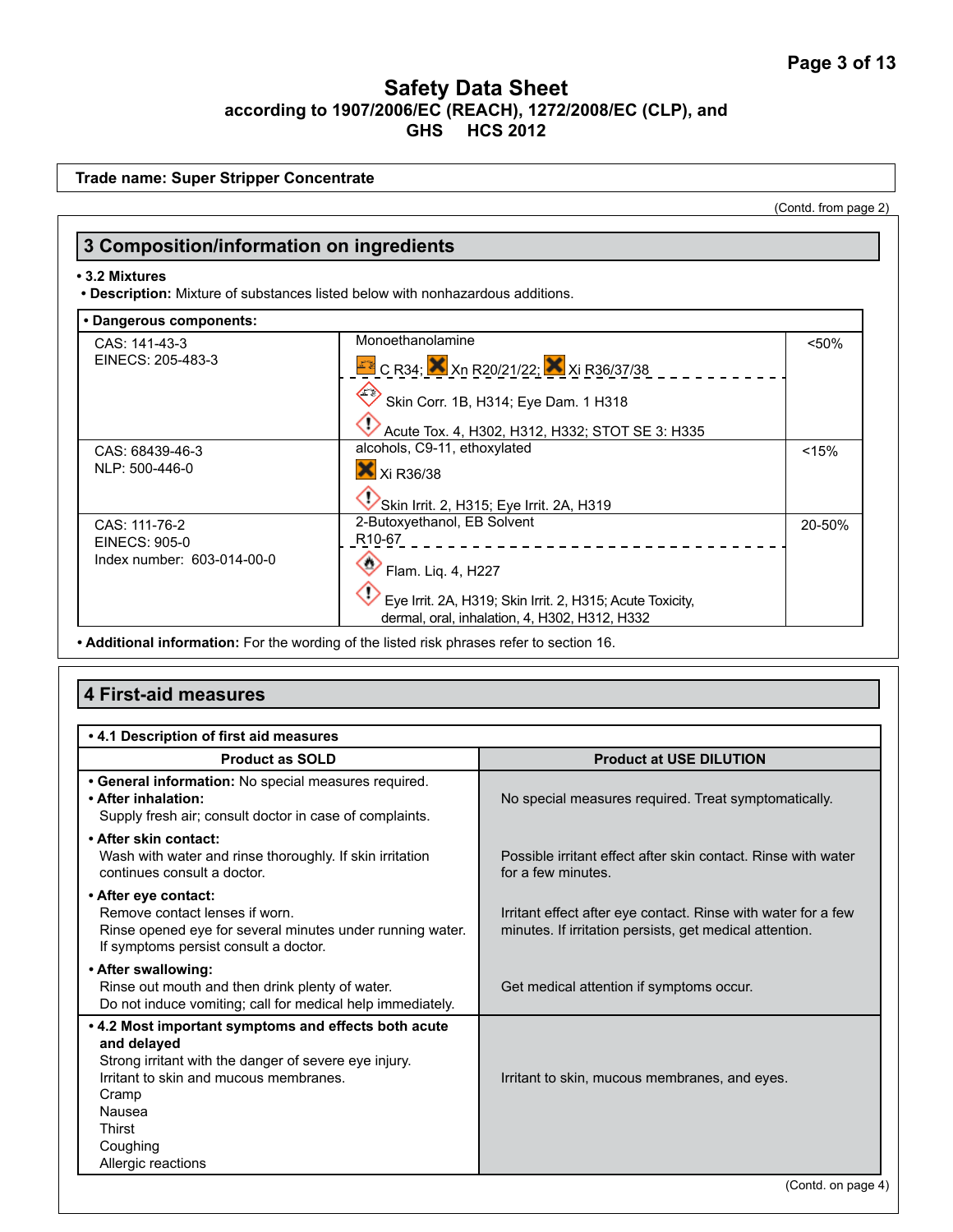|                                                                                                                                                                                                                                                                   | (Contd. from page 3)                       |  |
|-------------------------------------------------------------------------------------------------------------------------------------------------------------------------------------------------------------------------------------------------------------------|--------------------------------------------|--|
| <b>Product as SOLD</b>                                                                                                                                                                                                                                            | <b>Product at USE DILUTION</b>             |  |
| • Hazards Danger of severe eye injury.                                                                                                                                                                                                                            | No known effects.                          |  |
| . 4.3 Indication of any immediate medical attention and special treatment needed                                                                                                                                                                                  |                                            |  |
| Treat skin and mucous membrane with antihistamine and<br>corticoid preparations.<br>In cases of irritation to the lungs, initial treatment with<br>cortical steroid inhalants.<br>Medical supervision for at least 48 hours.<br>If swallowed, gastric irrigation. | No further relevant information available. |  |

### **5 Fire-fighting measures**

### **• 5.1 Extinguishing media**

**• Suitable extinguishing agents:** 

CO2, powder or water spray. Fight larger fires with water spray or alcohol resistant foam.

- **For safety reasons unsuitable extinguishing agents:** None.
- **5.2 Special hazards arising from the substance or mixture** No further relevant information available.
- **5.3 Advice for firefighters**
- **Protective equipment:** Wear self-contained respiratory protective device. Wear fully protective suit.
- **Additional information** No further relevant information available.

# **6 Accidental release measures**

| • 6.1 Personal precautions, protective equipment and emergency procedures                                                                                                                                                                |                                                                                                                                                                   |  |
|------------------------------------------------------------------------------------------------------------------------------------------------------------------------------------------------------------------------------------------|-------------------------------------------------------------------------------------------------------------------------------------------------------------------|--|
| <b>Product as SOLD</b>                                                                                                                                                                                                                   | <b>Product at USE DILUTION</b>                                                                                                                                    |  |
| Wear protective equipment. Keep unprotected persons away.<br>Use respiratory protective device against the effects of<br>fumes/dust/aerosol.<br>Ensure adequate ventilation.<br>Product forms slippery surface when combined with water. | Use personal protective equipment as required.                                                                                                                    |  |
| • 6.2 Environmental precautions:                                                                                                                                                                                                         |                                                                                                                                                                   |  |
| Dilute with plenty of water.<br>Do not allow to enter sewers/ surface or ground water.                                                                                                                                                   | Dilute with plenty of water.                                                                                                                                      |  |
| .6.3 Methods and material for containment and cleaning up:                                                                                                                                                                               |                                                                                                                                                                   |  |
| Absorb with liquid-binding material (sand, diatomite, acid<br>binders, universal binders, sawdust).<br>Send for recovery or disposal in suitable receptacles.<br>Clean the affected area carefully; suitable cleaners are:<br>Warm water | Large Spills: Flush area with water. Prevent entry into<br>waterways.<br>Small Spills: Wipe up with absorbent material.                                           |  |
| • 6.4 Reference to other sections                                                                                                                                                                                                        |                                                                                                                                                                   |  |
| See Section 7 for information on safe handling.<br>See Section 8 for information on personal protection<br>equipment.<br>See Section 13 for disposal information.                                                                        | See Section 7 for information on safe handling.<br>See Section 8 for information on personal protection<br>equipment.<br>See Section 13 for disposal information. |  |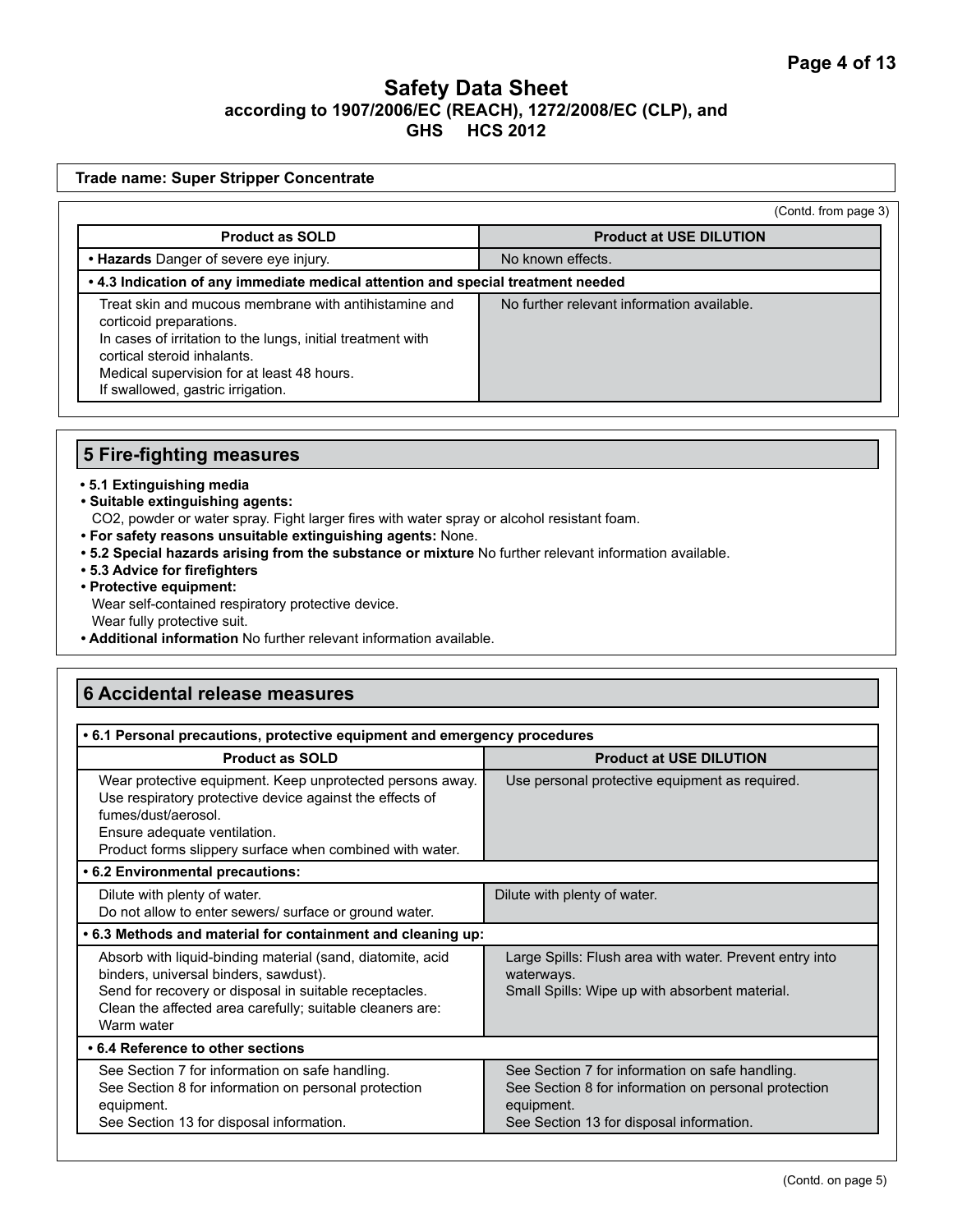**7 Handling and storage • 7.1 Precautions for safe handling Product as SOLD Product at USE DILUTION** Ensure good ventilation/exhaustion at the workplace. Prevent formation of aerosols. Wash hands thoroughly after handling. **• Information about fire - and explosion protection:** No special measures required. No precautions necessary. **• 7.2 Conditions for safe storage, including any incompatibilities • Storage: • Requirements to be met by storerooms and receptacles:** Avoid storage near extreme heat, ignition sources or open flame. Unsuitable material for receptacle: aluminium. Avoid storage near extreme heat, ignition sources or open flame. Unsuitable material for receptacle: aluminium. **• Information about storage in one common storage facility:** Store away from foodstuffs. Store away from oxidizing agents. Store away from foodstuffs. Store away from oxidizing agents. **• Further information about storage conditions:**  Store in cool, dry conditions in well sealed receptacles. No storage precautions necessary. **• 7.3 Specific end use(s)**  No further relevant information available. **Trade name: Super Stripper Concentrate** (Contd. from page 4)

# **8 Exposure controls/personal protection**

| . Additional information about design of technical facilities: No further data; see item 7.                                                                                                                                                                                                                                                |                                                                                                                                                                                                                                                                                              |  |
|--------------------------------------------------------------------------------------------------------------------------------------------------------------------------------------------------------------------------------------------------------------------------------------------------------------------------------------------|----------------------------------------------------------------------------------------------------------------------------------------------------------------------------------------------------------------------------------------------------------------------------------------------|--|
| <b>Product as SOLD</b><br><b>Product at USE DILUTION</b>                                                                                                                                                                                                                                                                                   |                                                                                                                                                                                                                                                                                              |  |
| • 8.1 Control parameters                                                                                                                                                                                                                                                                                                                   |                                                                                                                                                                                                                                                                                              |  |
| . Ingredients with limit values that require monitoring at the workplace:                                                                                                                                                                                                                                                                  |                                                                                                                                                                                                                                                                                              |  |
| The product does not contain any relevant quantities of<br>materials with critical values that have to be monitored at the<br>workplace.<br>• DNELs No further relevant information available.<br>• PNECs No further relevant information available.<br>• Additional information: The lists valid during the making<br>were used as basis. | Not applicable.                                                                                                                                                                                                                                                                              |  |
| • 8.2 Exposure controls                                                                                                                                                                                                                                                                                                                    |                                                                                                                                                                                                                                                                                              |  |
| • Personal protective equipment:                                                                                                                                                                                                                                                                                                           |                                                                                                                                                                                                                                                                                              |  |
| • General protective and hygienic measures:                                                                                                                                                                                                                                                                                                |                                                                                                                                                                                                                                                                                              |  |
| The usual precautionary measures are to be adhered to<br>when handling chemicals.<br>Keep away from foodstuffs, beverages and feed.<br>Immediately remove all soiled and contaminated clothing.<br>Wash hands before breaks and at the end of work.<br>Avoid contact with the eyes and skin.                                               | The usual precautionary measures are to be adhered to<br>when handling chemicals.<br>Keep away from foodstuffs, beverages and feed.<br>Immediately remove all soiled and contaminated clothing.<br>Wash hands before breaks and at the end of work.<br>Avoid contact with the eyes and skin. |  |

(Contd. on page 6)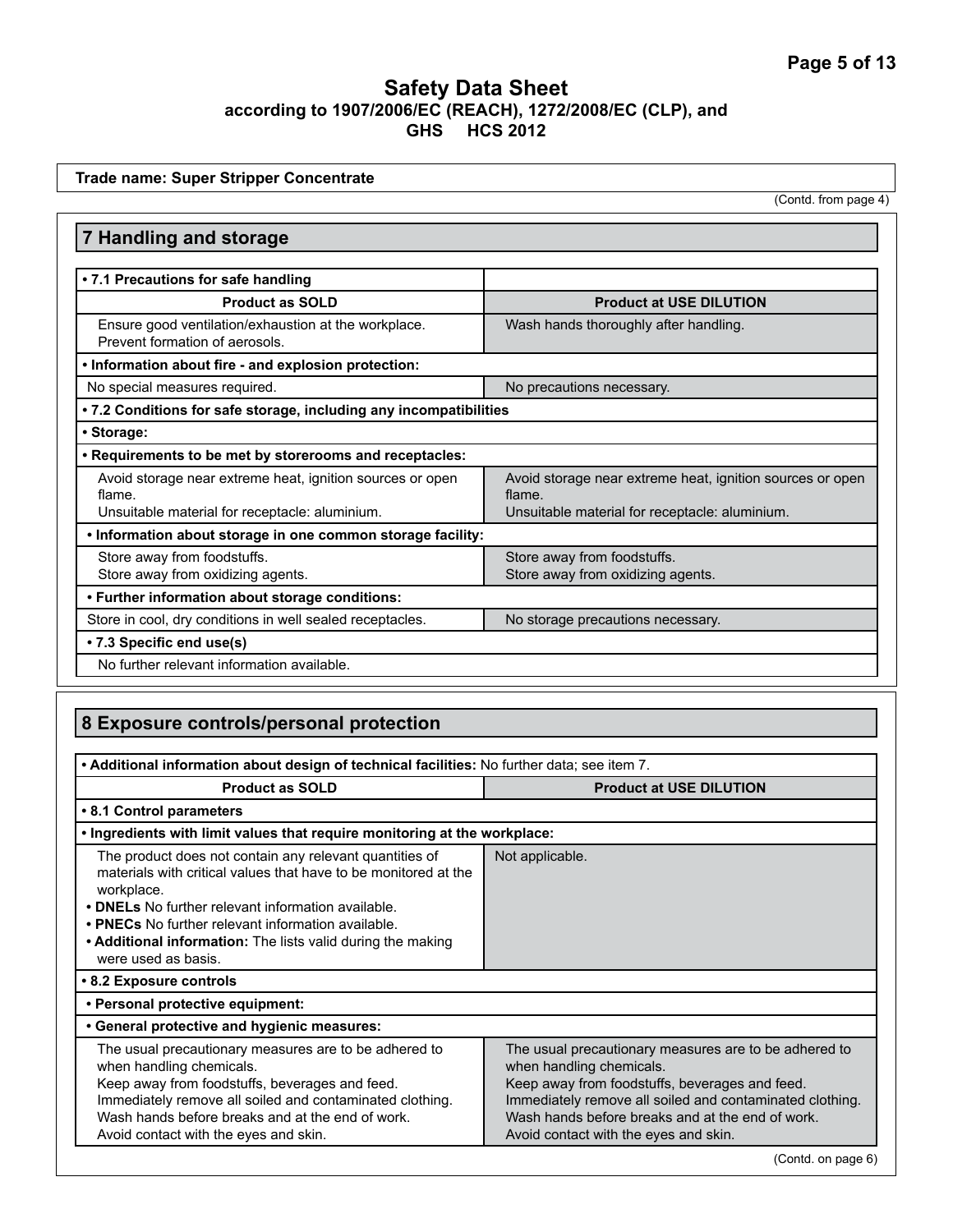**Trade name: Super Stripper Concentrate**

| <b>Product as SOLD</b>                                                                                                                                                                                                                                                                                                                                              | (Contd. from page 5<br><b>Product at USE DILUTION</b>                                                                                                                                                                                                                                      |
|---------------------------------------------------------------------------------------------------------------------------------------------------------------------------------------------------------------------------------------------------------------------------------------------------------------------------------------------------------------------|--------------------------------------------------------------------------------------------------------------------------------------------------------------------------------------------------------------------------------------------------------------------------------------------|
| • Respiratory protection:                                                                                                                                                                                                                                                                                                                                           |                                                                                                                                                                                                                                                                                            |
| Not necessary if room is well-ventilated.<br>Use suitable respiratory protective device when high<br>concentrations are present.<br>For spills, respiratory protection may be advisable.<br>NIOSH approved organic vapor respirator equipped with a<br>dust/mist prefilter should be used.                                                                          | Not necessary if room is well-ventilated.<br>Use suitable respiratory protective device when high<br>concentrations are present.<br>For spills, respiratory protection may be advisable.<br>NIOSH approved organic vapor respirator equipped with a<br>dust/mist prefilter should be used. |
| • Protection of hands:                                                                                                                                                                                                                                                                                                                                              |                                                                                                                                                                                                                                                                                            |
| Avoid direct contact with the chemical/ the product/ the<br>preparation by organizational measures. Use gloves<br>constructed of chemical resistant material such as heavy<br>nitrile rubber.<br>Protective gloves                                                                                                                                                  | No protective equipment is needed under normal<br>conditions.                                                                                                                                                                                                                              |
| The glove material has to be impermeable and resistant to<br>the product/ the substance/ the preparation.<br>Selection of the glove material on consideration of the<br>penetration times, rates of diffusion and the degradation.                                                                                                                                  |                                                                                                                                                                                                                                                                                            |
| • Material of gloves                                                                                                                                                                                                                                                                                                                                                |                                                                                                                                                                                                                                                                                            |
| The selection of the suitable gloves does not only depend<br>on the material, but also on further marks of quality and<br>varies from manufacturer to manufacturer. As the product is<br>a preparation of several substances, the resistance of the<br>glove material can not be calculated in advance and has<br>therefore to be checked prior to the application. | No protective equipment is needed under normal<br>conditions.                                                                                                                                                                                                                              |
| • Penetration time of glove material                                                                                                                                                                                                                                                                                                                                |                                                                                                                                                                                                                                                                                            |
| The exact break through time has to be found out by the<br>manufacturer of the protective gloves and has to<br>be observed.                                                                                                                                                                                                                                         | No protective equipment is needed under normal<br>conditions.                                                                                                                                                                                                                              |
| . For the permanent contact gloves made of the following materials are suitable: Rubber gloves                                                                                                                                                                                                                                                                      |                                                                                                                                                                                                                                                                                            |
| • Eye protection:                                                                                                                                                                                                                                                                                                                                                   |                                                                                                                                                                                                                                                                                            |
| Contact lenses should not be worn.<br>Tightly sealed goggles                                                                                                                                                                                                                                                                                                        | No protective equipment is needed under normal<br>conditions.                                                                                                                                                                                                                              |
| • Body protection:                                                                                                                                                                                                                                                                                                                                                  |                                                                                                                                                                                                                                                                                            |
| Protective work clothing.                                                                                                                                                                                                                                                                                                                                           | No protective equipment is needed under normal<br>conditions.                                                                                                                                                                                                                              |
| • Limitation and supervision of exposure into the environment                                                                                                                                                                                                                                                                                                       |                                                                                                                                                                                                                                                                                            |
| No further relevant information available.                                                                                                                                                                                                                                                                                                                          | No further relevant information available.                                                                                                                                                                                                                                                 |
| • Risk management measures                                                                                                                                                                                                                                                                                                                                          |                                                                                                                                                                                                                                                                                            |
| See Section 7 for additional information.<br>No further relevant information available.                                                                                                                                                                                                                                                                             | See Section 7 for additional information.<br>No further relevant information available.                                                                                                                                                                                                    |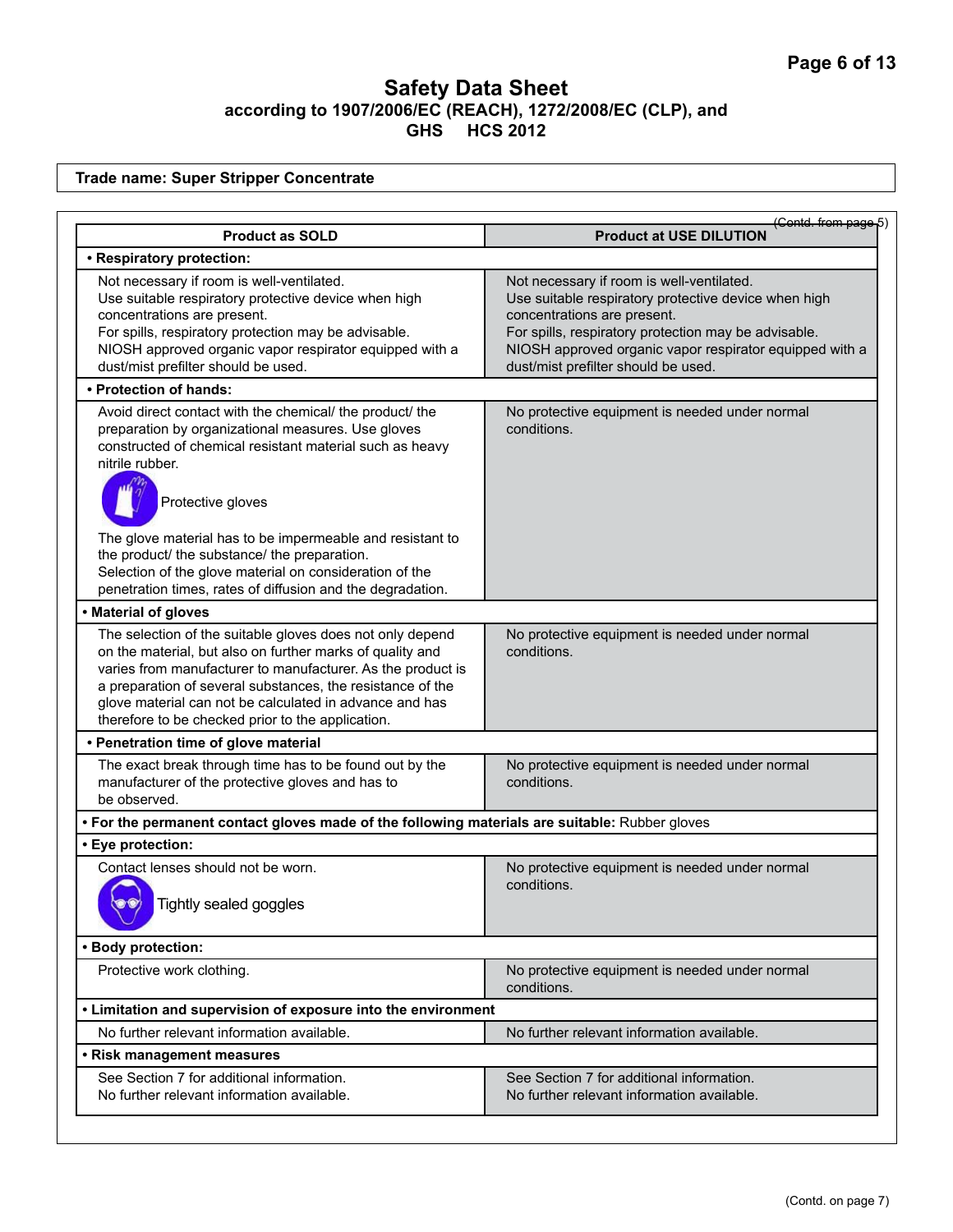**Trade name: Super Stripper Concentrate**

| (Contd. from page 6) |
|----------------------|
|----------------------|

| 9 Physical and chemical properties                          |                                   |                                            |
|-------------------------------------------------------------|-----------------------------------|--------------------------------------------|
|                                                             | <b>Product as SOLD</b>            | <b>Product at USE DILUTION</b>             |
| • 9.1 Information on basic physical and chemical properties |                                   |                                            |
| • General Information                                       |                                   |                                            |
| • Appearance:                                               |                                   |                                            |
| Form:                                                       | Liquid                            | Liquid                                     |
| Color:                                                      | <b>Clear Amber</b>                | Light Clear Amber                          |
| • Odor:                                                     | amine and butyl odor              | amine and butyl odor                       |
| • Odor threshold:                                           | Not determined.                   | Not determined.                            |
| • pH-value at 25 °C:                                        | 12.5-13.5                         | $11.0 - 11.4$                              |
| • Change in condition                                       |                                   |                                            |
| <b>Melting point/Melting range:</b>                         | Undetermined.                     | Undetermined.                              |
| <b>Boiling point/Boiling range:</b>                         | 171 $\degree$ C                   |                                            |
| • Flash point:                                              | 152.6 °F / 67 °C                  | Not available                              |
|                                                             | Product determined not to support |                                            |
|                                                             | sustained combustion              |                                            |
| • Flammability (solid, gaseous):                            | Not applicable.                   | Not applicable.                            |
| · Ignition temperature:                                     | Not determined.                   | Not determined.                            |
| • Decomposition temperature:                                | Not determined.                   | Not determined.                            |
| · Self-igniting:                                            | Product is not self-igniting.     | Product is not self-igniting.              |
| • Danger of explosion:                                      | Product does not present an       | Product does not present an explosion      |
|                                                             | explosion hazard.                 | hazard.                                    |
| <b>• Explosion limits:</b>                                  |                                   |                                            |
| Lower:                                                      | Not determined.                   | Not determined.                            |
| Upper:                                                      | Not determined.                   | Not determined.                            |
| • Vapor pressure at 20 °C:                                  | Not applicable.                   | Not determined.                            |
| • Density at 20 °C:                                         | $0.98$ g/cm <sup>3</sup>          | Not determined.                            |
| • Relative density                                          | Not determined.                   | Not determined.                            |
| • Vapor density                                             | Not determined.                   | Not determined.                            |
| • Evaporation rate                                          | Not determined.                   | Not determined.                            |
| . Solubility in / Miscibility with water:                   | Fully miscible.                   | Complete                                   |
| • Partition coefficient                                     |                                   |                                            |
| (n-octanol/water):                                          | Not determined.                   | Not determined.                            |
| • Viscosity:                                                |                                   |                                            |
| Dynamic:                                                    | Not applicable.                   | Not determined.                            |
| Kinematic:                                                  | Not determined.                   | Not determined.                            |
| • Solvent content:                                          |                                   |                                            |
| <b>Organic solvents:</b>                                    | 40.0%                             | 1.67%                                      |
| Water:                                                      | 3.0%                              | 95.95%                                     |
| • 9.2 Other information                                     | No further relevant information   | No further relevant information available. |
|                                                             | available.                        |                                            |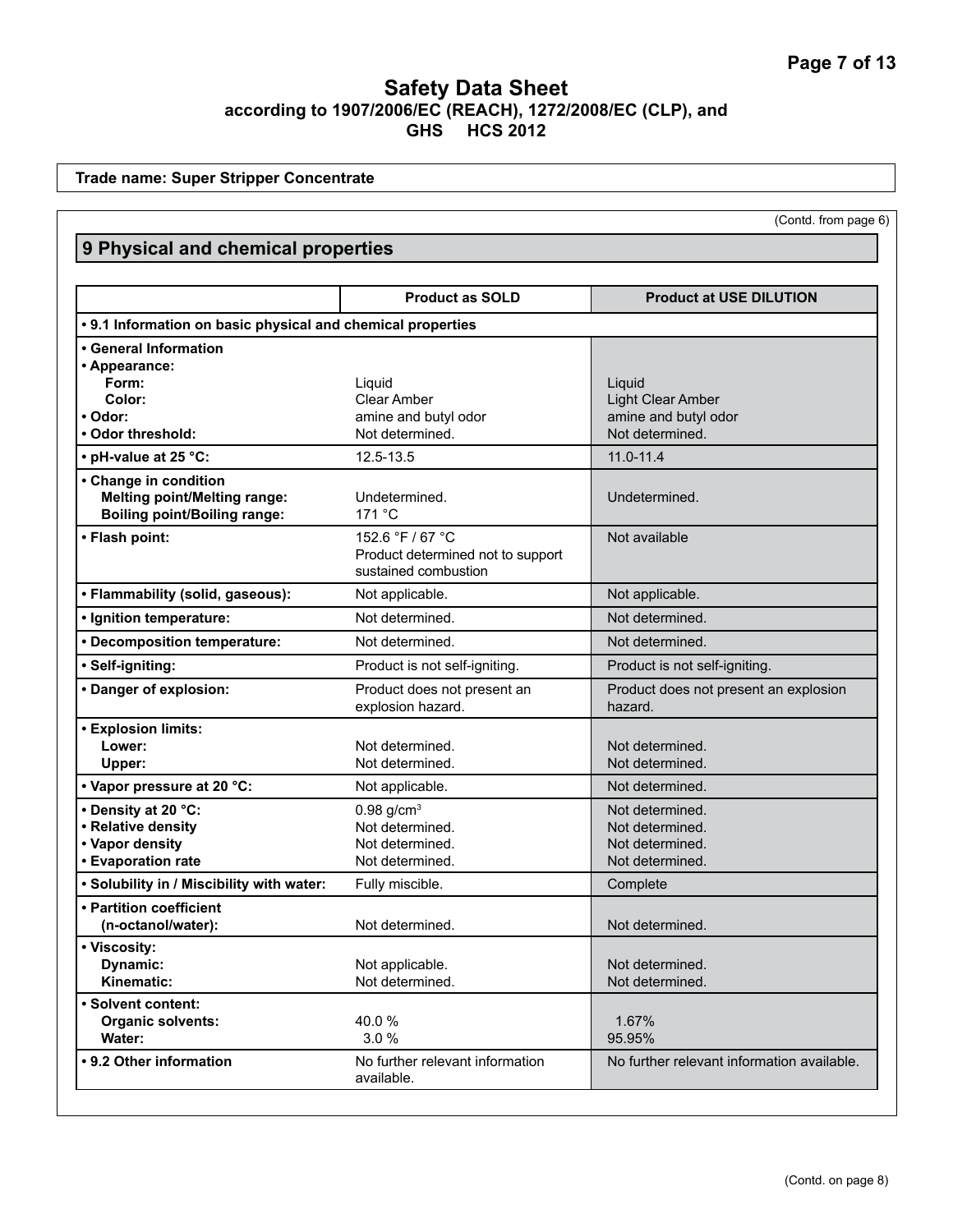**Trade name: Super Stripper Concentrate**

(Contd. from page 7)

### **10 Stability and reactivity**

**• 10.1 Reactivity** Not determined.

- **10.2 Chemical stability**
- **Thermal decomposition / conditions to be avoided:** No decomposition if used and stored according to specifications.
- **10.3 Possibility of hazardous reactions** Toxic fumes may be released if heated above the decomposition point. Reacts with strong acids and alkali. Reacts with strong oxidizing agents.
- **10.4 Conditions to avoid** Store away from oxidizing agents.
- **10.5 Incompatible materials:** No further relevant information available.
- **10.6 Hazardous decomposition products:**  Sulphur oxides (SOx) Carbon monoxide and carbon dioxide

# **11 Toxicological information**

### **• 11.1 Information on toxicological effects**

**• Acute toxicity:** 

| <b>Product ingredient name</b> | <b>Result</b> | <b>Species</b> | <b>Dose</b>         |
|--------------------------------|---------------|----------------|---------------------|
| Monoethanolamine               | Oral LD50     | Rat            | 1,000 - 2,000 mg/kg |
| alcohols, C9-11, ethoxylated   | Oral LD50     | Rat            | 500 - 2,000 mg/kg   |
| 2-Butoxyethanol, EB Solvent    | Oral LD50     | Rat            | 1746 mg/kg          |

### **• Primary irritant effect:**

**• on the skin:** Corrosive to skin and mucous membranes.

**• on the eye:** Corrosive effect.

**• Sensitization:** No sensitizing effects known.

**• Additional toxicological information:**

The product shows the following dangers according to the calculation method of the General EU Classification Guidelines for Preparations as issued in the latest version: Irritant

# **12 Ecological information**

#### **• 12.1 Toxicity**

| • Aquatic toxicity:                                                            |                                |
|--------------------------------------------------------------------------------|--------------------------------|
| <b>Product as SOLD</b>                                                         | <b>Product at USE DILUTION</b> |
| The product contains materials that are harmful to the<br>environment.         | No data available.             |
| • 12.2 Persistence and degradability The product is<br>biodegradable.          | No data available.             |
| . 12.3 Bioaccumulative potential No further relevant<br>information available. | No data available.             |
| . 12.4 Mobility in soil No further relevant information<br>available.          | No data available.             |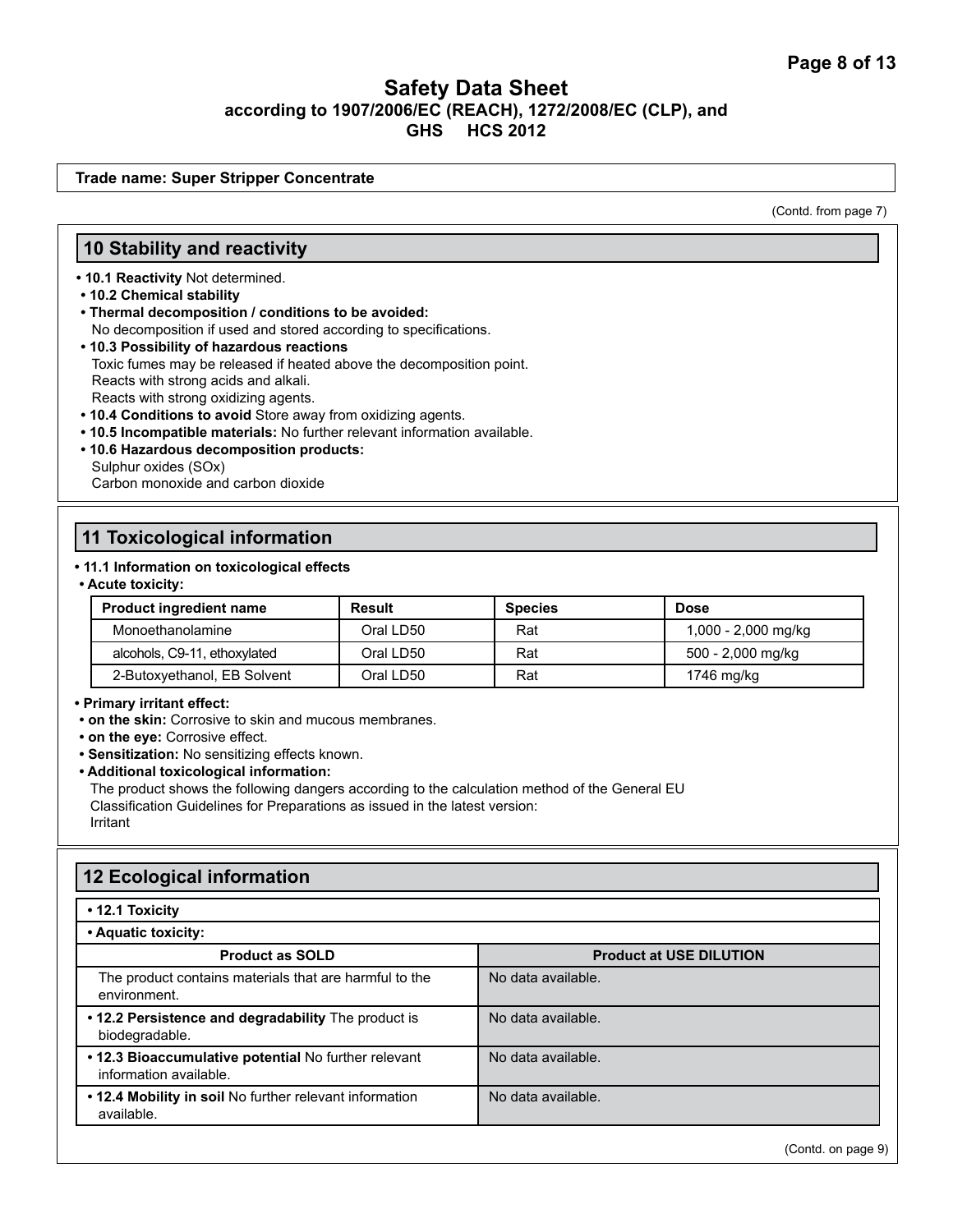|                                                                                                                                                                                                                                                                                                                                                                                                                                                            | (Contd. from page 8)                                                                   |
|------------------------------------------------------------------------------------------------------------------------------------------------------------------------------------------------------------------------------------------------------------------------------------------------------------------------------------------------------------------------------------------------------------------------------------------------------------|----------------------------------------------------------------------------------------|
| <b>Product as SOLD</b>                                                                                                                                                                                                                                                                                                                                                                                                                                     | <b>Product at USE DILUTION</b>                                                         |
| • Additional ecological information:                                                                                                                                                                                                                                                                                                                                                                                                                       |                                                                                        |
| • General notes:                                                                                                                                                                                                                                                                                                                                                                                                                                           |                                                                                        |
| This statement was deduced from the properties of the<br>single components.<br>Water hazard class 1 (German Regulation) (Self-<br>assessment): slightly hazardous for water<br>Do not allow undiluted product or large quantities of it to<br>reach ground water, water course or sewage system.<br>Due to available data on eliminability/decomposition and<br>bioaccumulation potential prolonged term<br>damage of the environment can not be excluded. | Non-toxic at use dilution.                                                             |
| . 12.5 Results of PBT and vPvB assessment                                                                                                                                                                                                                                                                                                                                                                                                                  |                                                                                        |
| • PBT: Not applicable.                                                                                                                                                                                                                                                                                                                                                                                                                                     | Not applicable.                                                                        |
| • vPvB: Not applicable.                                                                                                                                                                                                                                                                                                                                                                                                                                    | Not applicable.                                                                        |
| • 12.6 Other adverse effects No further relevant information<br>available.                                                                                                                                                                                                                                                                                                                                                                                 | No further relevant information available.                                             |
| <b>13 Disposal considerations</b><br>• 13.1 Waste treatment methods                                                                                                                                                                                                                                                                                                                                                                                        |                                                                                        |
| <b>Product as SOLD</b>                                                                                                                                                                                                                                                                                                                                                                                                                                     | <b>Product at USE DILUTION</b>                                                         |
| • Recommendation                                                                                                                                                                                                                                                                                                                                                                                                                                           |                                                                                        |
| Small amounts may be diluted with plenty of water and<br>washed away. Dispose of bigger amounts in<br>accordance with Local Authority requirements.<br>Must not be disposed together with household garbage. Do                                                                                                                                                                                                                                            | Diluted product can be flushed to sanitary sewer. Discard<br>empty container in trash. |
| not allow product to reach sewage system.<br>• Uncleaned packaging:                                                                                                                                                                                                                                                                                                                                                                                        |                                                                                        |
| <b>Becommondation:</b> Disposal must be made according to                                                                                                                                                                                                                                                                                                                                                                                                  | Not applicable                                                                         |

| • Recommendation: Disposal must be made according to<br>local regulations.             | Not applicable. |
|----------------------------------------------------------------------------------------|-----------------|
| • Recommended cleansing agents: Water, if necessary<br>together with cleansing agents. | Not applicable. |

| <b>14 Transport information</b>                     |                                                                                       |
|-----------------------------------------------------|---------------------------------------------------------------------------------------|
| <b>Product as SOLD</b>                              |                                                                                       |
| • 14.1 UN-Number<br>• DOT-AIR, ADR, ADN, IMDG, IATA | UN1760                                                                                |
| • 14.2 UN proper shipping name<br>$\cdot$ DOT,      | Corrosive, liquid, n.o.s. (containing monoethanolamine), 8, III.<br>Ltd. Qty.         |
| • ADR, IMDG, IATA                                   | UN1760, Corrosive, liquid, n.o.s. (containing<br>monoethanolamine), 8, III. Ltd. Qty. |

(Contd. on page 10)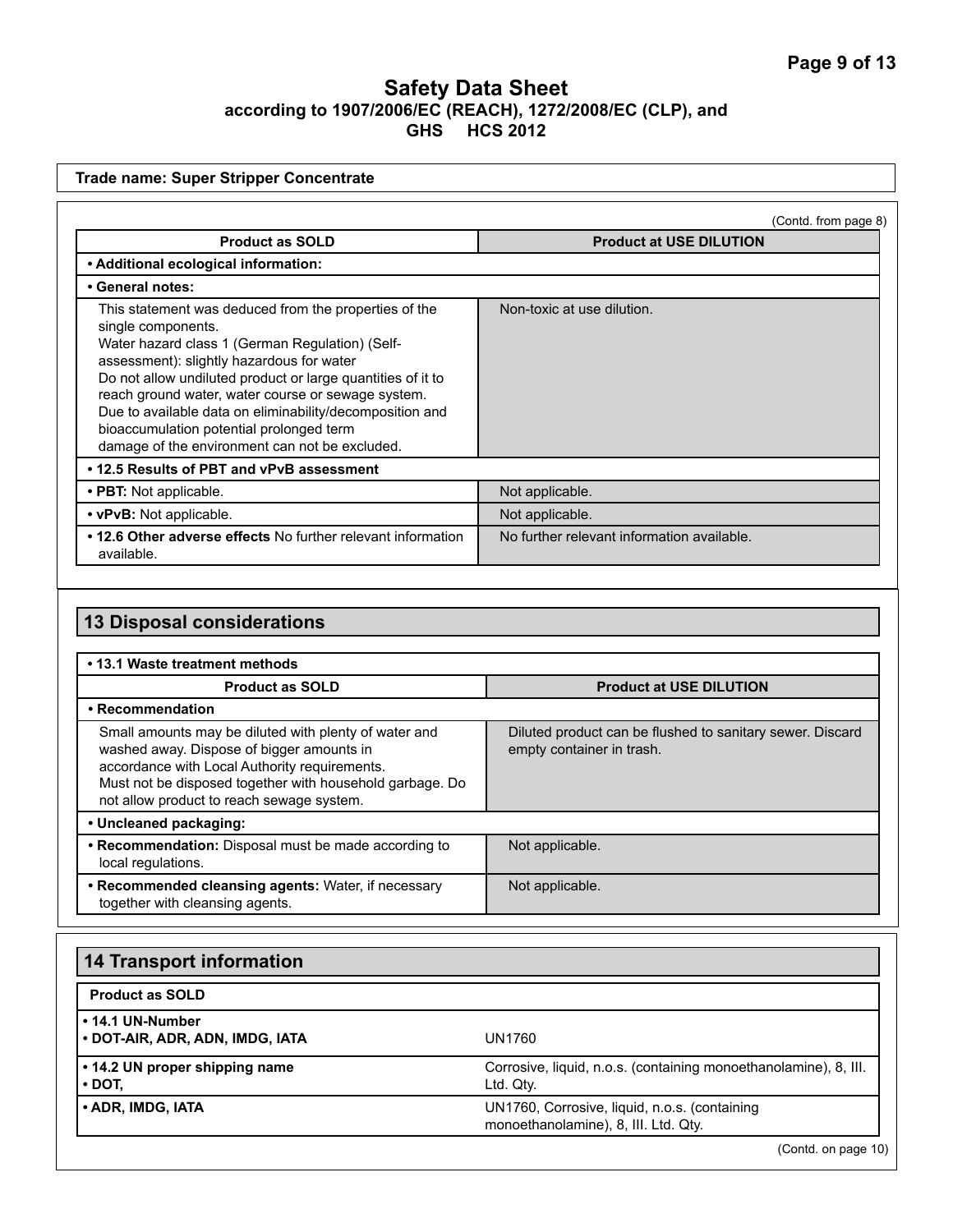**Trade name: Super Stripper Concentrate**

(Contd. from page 9)

| <b>Product as SOLD</b>                                                            |                                                                                       |
|-----------------------------------------------------------------------------------|---------------------------------------------------------------------------------------|
| • 14.6 Special precautions for user                                               | Not applicable.                                                                       |
| . 14.7 Transport in bulk according to Annex II of<br>MARPOL73/78 and the IBC Code | Not applicable.                                                                       |
| • 14.3 Transport hazard class(es)<br>$\cdot$ DOT                                  |                                                                                       |
| • Class                                                                           | 8 (C5) Corrosive substances.                                                          |
| • Label                                                                           | LTD. QTY.                                                                             |
| $\cdot$ ADR                                                                       |                                                                                       |
| • Class                                                                           | 8 (C5) Corrosive substances.                                                          |
| • Label<br>• IMDG, IATA                                                           | 8                                                                                     |
|                                                                                   |                                                                                       |
| • Class<br>• Label                                                                | 8 Corrosive substances.<br>8                                                          |
| • 14.4 Packing group<br>· DOT, ADR, IMDG, IATA                                    | $\mathbf{III}$                                                                        |
| • 14.5 Environmental hazards:<br>• Marine pollutant:                              | <b>No</b>                                                                             |
| • 14.6 Special precautions for user<br>• Danger Code:                             | <b>Warning: Corrosive Substances</b><br>80                                            |
| • EMS Number<br>· Segregation groups                                              | $F-A, S-B$<br>Alkalis                                                                 |
| . 14.7 Transport in bulk according to Annex II of<br>MARPOL73/78 and the IBC Code | Not applicable.                                                                       |
| • Transport/Additional information:                                               |                                                                                       |
| $\cdot$ ADR                                                                       |                                                                                       |
| • Limited quantities (LQ)                                                         | 5L                                                                                    |
| • Transport category                                                              | 3                                                                                     |
| • Tunnel restriction code                                                         | E                                                                                     |
| • UN "Model Regulation":                                                          | UN1760, Corrosive, liquid, n.o.s. (containing<br>monoethanolamine), 8, III. Ltd. Qty. |
| Product at USE DILUTION Not intended for transport.                               |                                                                                       |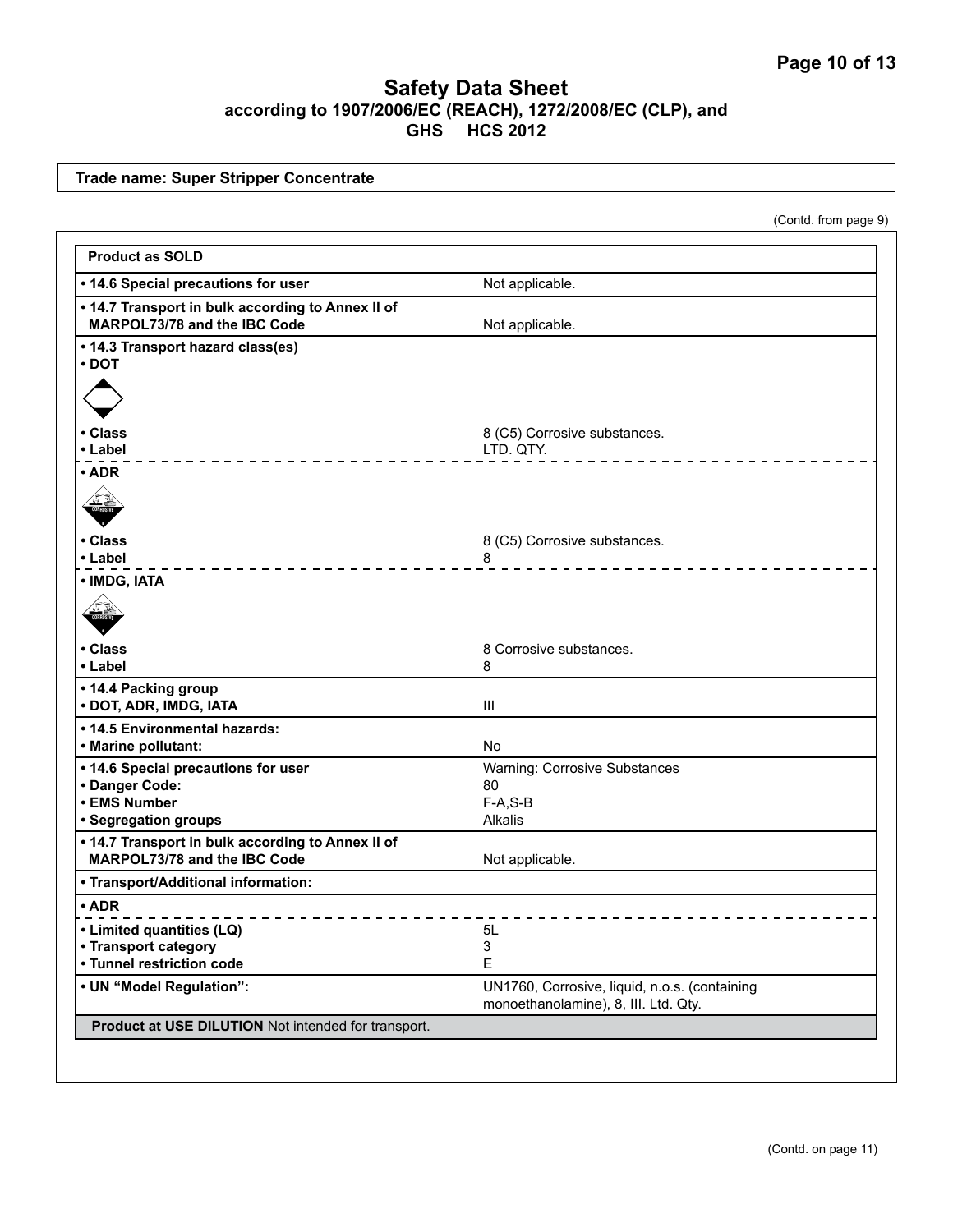**Trade name: Super Stripper Concentrate**

(Contd. from page 10)

## **15 Regulatory information**

**• 15.1 Safety, health and environmental regulations/legislation specific for the substance or mixture • United States (USA)**

• **SARA**

| <b>Product as SOLD</b>                                                   |                                                                                   | <b>Product at USE DILUTION</b>                                     |  |
|--------------------------------------------------------------------------|-----------------------------------------------------------------------------------|--------------------------------------------------------------------|--|
| · Section 311-312 (hazardous classifications):                           |                                                                                   |                                                                    |  |
| 2-Butoxyethanol                                                          | immediate (acute) health hazard<br>delayed (chronic) health hazard<br>fire hazard | immediate (acute) health hazard<br>delayed (chronic) health hazard |  |
| alcohols, C9-11, ethoxylated                                             | immediate (acute) health hazard                                                   | None                                                               |  |
| Monoethanolamine                                                         | immediate (acute) health hazard<br>fire hazard                                    | immediate (acute) health hazard                                    |  |
| • Section 313 (Specific toxic chemical listings):                        |                                                                                   |                                                                    |  |
|                                                                          | 2-Butoxyethanol (ethylene glycol monobutyl ether) (glycol ether category)         |                                                                    |  |
| • TSCA (Toxic Substances Control Act):                                   |                                                                                   |                                                                    |  |
| All ingredients are listed.                                              |                                                                                   | All ingredients are listed.                                        |  |
| • Proposition 65 (California):                                           |                                                                                   |                                                                    |  |
| • Chemicals known to cause cancer:                                       |                                                                                   |                                                                    |  |
| None of the ingredients is listed.                                       |                                                                                   | None of the ingredients is listed.                                 |  |
| • Chemicals known to cause reproductive toxicity for females:            |                                                                                   |                                                                    |  |
| None of the ingredients is listed.                                       |                                                                                   | None of the ingredients is listed.                                 |  |
| • Chemicals known to cause reproductive toxicity for males:              |                                                                                   |                                                                    |  |
| None of the ingredients is listed.                                       |                                                                                   | None of the ingredients is listed.                                 |  |
| • Chemicals known to cause developmental toxicity:                       |                                                                                   |                                                                    |  |
| None of the ingredients is listed.                                       |                                                                                   | None of the ingredients is listed.                                 |  |
| · Carcinogenic Categories                                                |                                                                                   |                                                                    |  |
| • EPA (Environmental Protection Agency)                                  |                                                                                   |                                                                    |  |
| None of the ingredients is listed.                                       |                                                                                   | None of the ingredients is listed.                                 |  |
| • IARC (International Agency for Research on Cancer)                     |                                                                                   |                                                                    |  |
| None of the ingredients is listed.                                       |                                                                                   | None of the ingredients is listed.                                 |  |
| . TLV (Threshold Limit Value established by ACGIH)                       |                                                                                   |                                                                    |  |
| None of the ingredients is listed.<br>None of the ingredients is listed. |                                                                                   |                                                                    |  |
|                                                                          | . NIOSH-Ca (National Institute for Occupational Safety and Health)                |                                                                    |  |
| None of the ingredients is listed.                                       |                                                                                   | None of the ingredients is listed.                                 |  |
| • OSHA-Ca (Occupational Safety & Health Administration)                  |                                                                                   |                                                                    |  |
| None of the ingredients is listed.                                       |                                                                                   | None of the ingredients is listed.                                 |  |

(Contd. on page 12)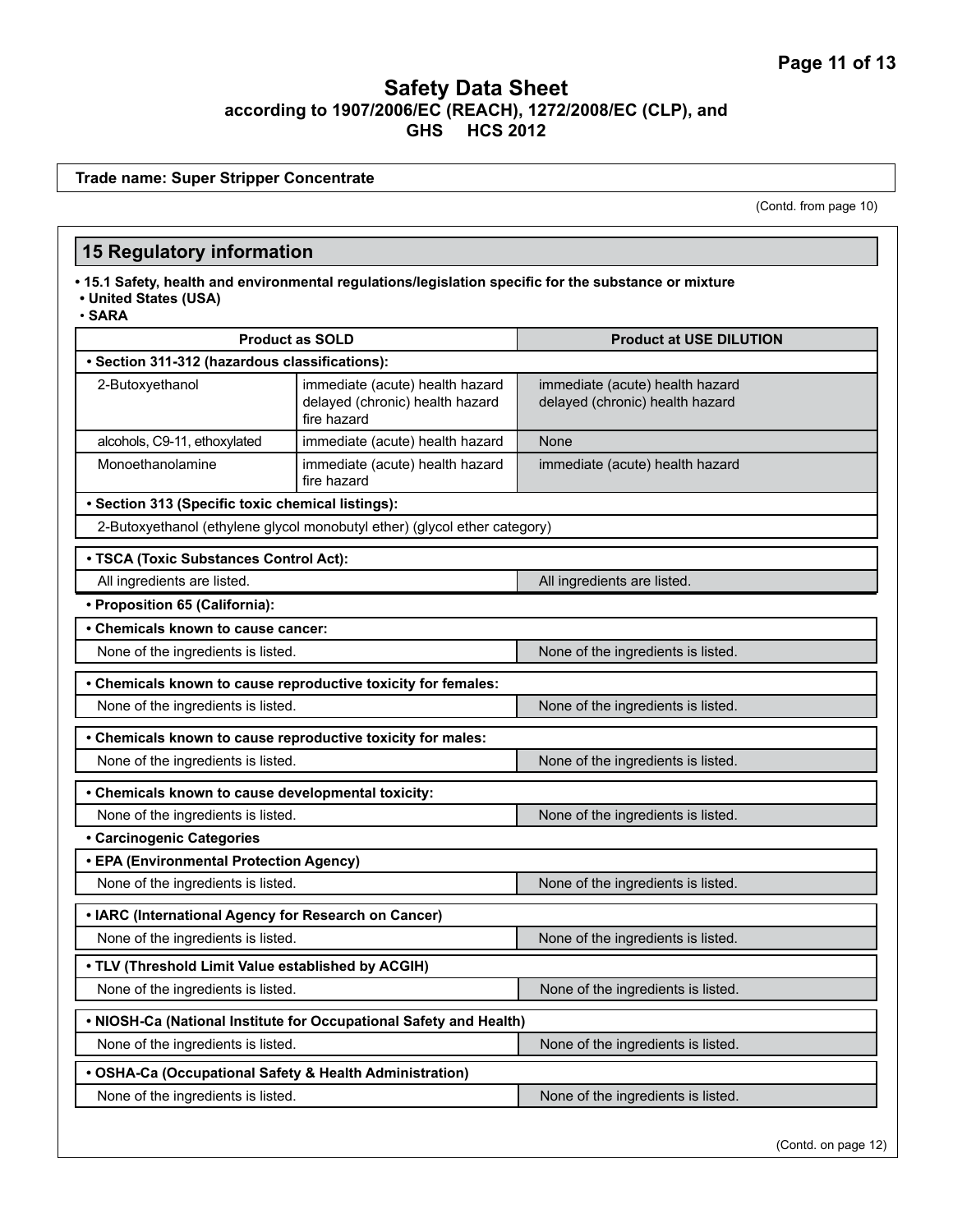|                                                | <b>Trade name: Super Stripper Concentrate</b>                                                                                                                                                                                                                                                                               |                                |
|------------------------------------------------|-----------------------------------------------------------------------------------------------------------------------------------------------------------------------------------------------------------------------------------------------------------------------------------------------------------------------------|--------------------------------|
|                                                |                                                                                                                                                                                                                                                                                                                             | (Contd. from page 11)          |
|                                                | <b>Product as SOLD</b>                                                                                                                                                                                                                                                                                                      | <b>Product at USE DILUTION</b> |
| • Canada                                       |                                                                                                                                                                                                                                                                                                                             |                                |
|                                                | • Canadian Domestic Substances List (DSL)                                                                                                                                                                                                                                                                                   |                                |
|                                                | All ingredients are listed.                                                                                                                                                                                                                                                                                                 | All ingredients are listed.    |
|                                                | • Canadian Ingredient Disclosure list (limit 0.1%)                                                                                                                                                                                                                                                                          |                                |
|                                                | None of the ingredients is listed.                                                                                                                                                                                                                                                                                          | Not applicable.                |
|                                                | • Canadian Ingredient Disclosure list (limit 1%)                                                                                                                                                                                                                                                                            |                                |
| 141-43-5                                       | Monoethanolamine                                                                                                                                                                                                                                                                                                            | Monoethanolamine               |
| 111-76-2                                       | 2-Butoxyethanol                                                                                                                                                                                                                                                                                                             | 2-Butoxyethanol                |
|                                                | . 15.2 Chemical safety assessment: A Chemical Safety Assessment has not been carried out.                                                                                                                                                                                                                                   |                                |
|                                                | <b>16 Other information</b>                                                                                                                                                                                                                                                                                                 |                                |
|                                                | H302 Harmful if swallowed.<br>H312 Harmful in contact with skin<br>H314 Causes severe skin burns and eye damage<br>H315 Causes skin irritation.<br>H318 Causes serious eye damage.<br>H319 Causes serious eye irritation.<br>H227 Combustible liquid.<br>H332 Harmful if inhaled.<br>H335 May cause respiratory irritation. |                                |
| R20/21                                         |                                                                                                                                                                                                                                                                                                                             |                                |
| R <sub>22</sub><br>R36<br>R36/38<br>R38<br>R41 | Harmful by inhalation and in contact with skin.<br>Harmful if swallowed.<br>Irritating to eyes.<br>Irritating to eyes and skin.<br>Irritating to skin.<br>Risk of serious damage to eyes.                                                                                                                                   |                                |
|                                                | <b>Product as SOLD</b>                                                                                                                                                                                                                                                                                                      | <b>Product at USE DILUTION</b> |
|                                                | • Hazardous Material Information System (U.S.A.)                                                                                                                                                                                                                                                                            |                                |

(Contd. on page 13)